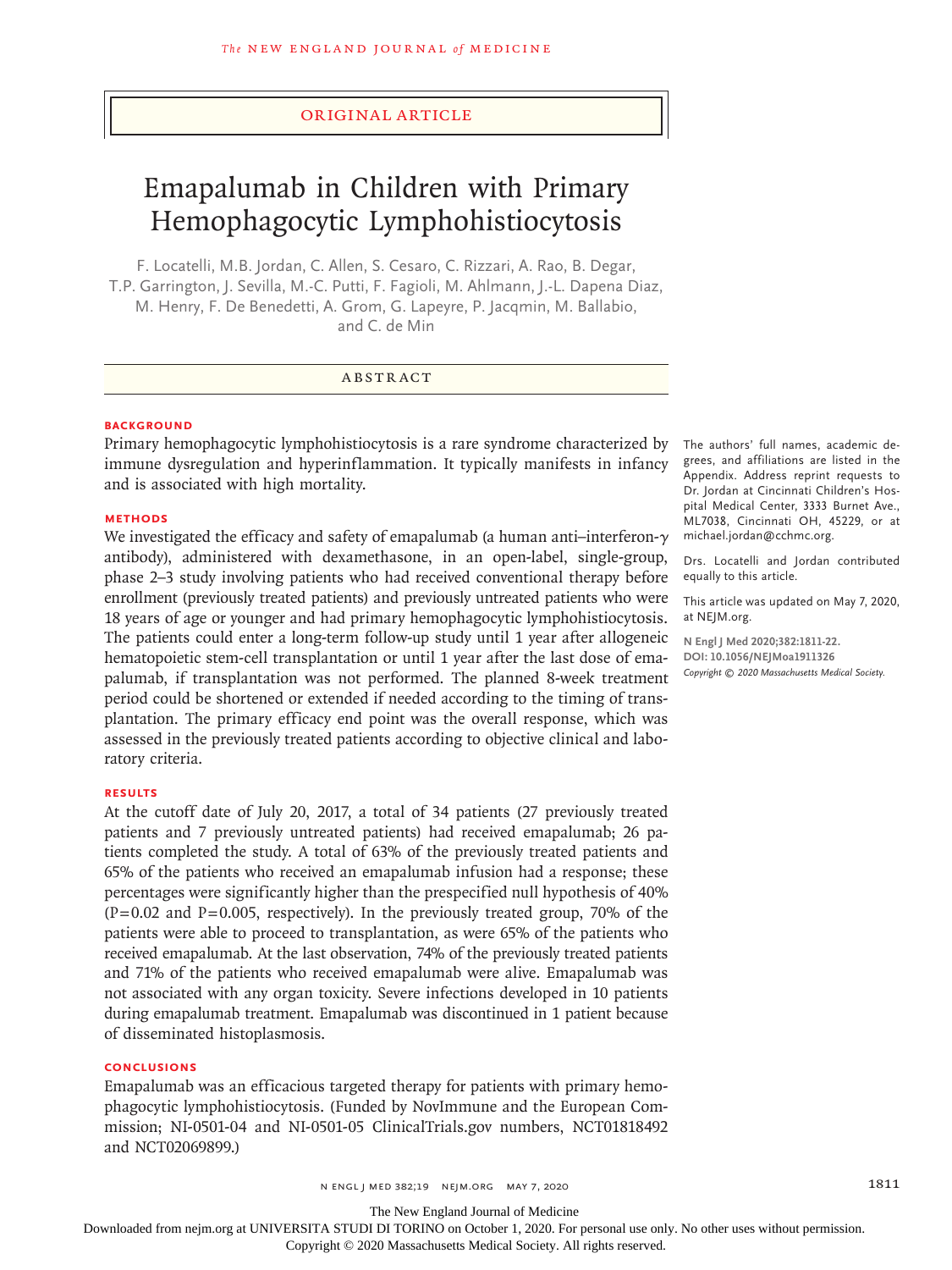EMOPHAGOCYTIC LYMPHOHISTIOCYTO-<br>sis is a rare disorder characterized by<br>pathologic immune activation and hyper-<br>inflammation with deleterious effects on multisis is a rare disorder characterized by pathologic immune activation and hyperinflammation with deleterious effects on multiple organs.1,2 Primary hemophagocytic lymphohistiocytosis is a heterogeneous disorder that is associated with impaired cytotoxic function of natural killer and CD8+ T cells. It typically manifests during infancy and is invariably fatal if untreated.<sup>1,3,4</sup>

The objective of treatment for primary hemophagocytic lymphohistiocytosis is to suppress inflammation in order to allow for allogeneic hematopoietic stem-cell transplantation, the only curative therapy for this disease. Various immunochemotherapeutic regimens have been tested.5-7 No drug has been approved for hemophagocytic lymphohistiocytosis, but glucocorticoids and etoposide, with or without cyclosporine, investigated by the Histiocyte Society,5,6 have become the conventional therapy. Despite the use of increasingly aggressive regimens, no significant decrease in mortality (it was approximately 40% as of this writing) has been noted over the past 20 years.5-7 Toxic effects of immunochemotherapy, particularly myelosuppression and generalized immunosuppression, contribute to high morbidity and mortality.5,6 Among patients with disease flares, proposed reintensification with etoposide<sup>8</sup> increases the risk of toxic effects.

No standardized treatment exists for relapsed or refractory hemophagocytic lymphohistiocytosis; however, individual case reports involving patients who have received biologics and small case series involving patients who have received alemtuzumab (an anti-CD52 monoclonal antibody) and antithymocyte globulin have shown efficacy in some patients.<sup>9-12</sup> Mounting evidence provides support for the pivotal pathogenic role of interferon- $\gamma$  in hemophagocytic lymphohistiocytosis. Elevated interferon-γ levels in patients with hemophagocytic lymphohistiocytosis correlate with active disease, $4,13-16$  and neutralization of interferon-γ in models of hemophagocytic lymphohistiocytosis in mice allowed most of the mice to survive, reduced signs and symptoms, or both.16-20 Targeting other cytokines does not result in these outcomes.

Emapalumab is a fully human IgG1 anti– interferon-γ monoclonal antibody that binds free and receptor-bound interferon-γ (inhibiting receptor dimerization and transduction of interferon-γ signaling) and neutralizes its biologic activity. $21$ We prospectively tested the safety and efficacy of multiple intravenous doses of emapalumab on a background of dexamethasone in patients with primary hemophagocytic lymphohistiocytosis.

# METHODS

#### **Study Design and Oversight**

NI-0501-04 is a phase 2–3, open-label, singlegroup study performed at 14 sites in Germany, Italy, Spain, the United Kingdom, and the United States. The study consisted of screening, an 8-week treatment period (shortened to 4 weeks if donor availability and the patient's condition allowed hematopoietic stem-cell transplantation), and a short-term 4-week follow-up. In a longterm study (NI-0501-05) in which treatment continued, if needed, as a bridge to transplantation, we collected follow-up data until 12 months after transplantation (see Fig. S1 in the Supplementary Appendix and the study protocol, both available with the full text of this article at NEJM.org). Results of the combined analysis of the NI-0501-04 and NI-0501-05 studies at the regulatory cutoff date are presented here.

Approval was obtained from an institutional review board or an independent ethics committee at each center. Written informed consent was provided by the patients' legal representatives. The study was designed by the scientific steering committee and the sponsor (NovImmune). The sponsor was responsible for data gathering and management, statistical analysis, and reporting of the results. The authors drafted the manuscript with assistance from medical writers paid by the sponsor. All the authors vouch for the accuracy and completeness of the data and analyses and for the fidelity of the study to the protocol.

# **Patients**

Previously treated patients and previously untreated male and female patients who were 18 years of age or younger and who had primary hemophagocytic lymphohistiocytosis were included. All the patients had active disease at enrollment, and the patients who had received previous treatment had worsened or reactivated disease, had had an unsatisfactory response to

The New England Journal of Medicine

Downloaded from nejm.org at UNIVERSITA STUDI DI TORINO on October 1, 2020. For personal use only. No other uses without permission.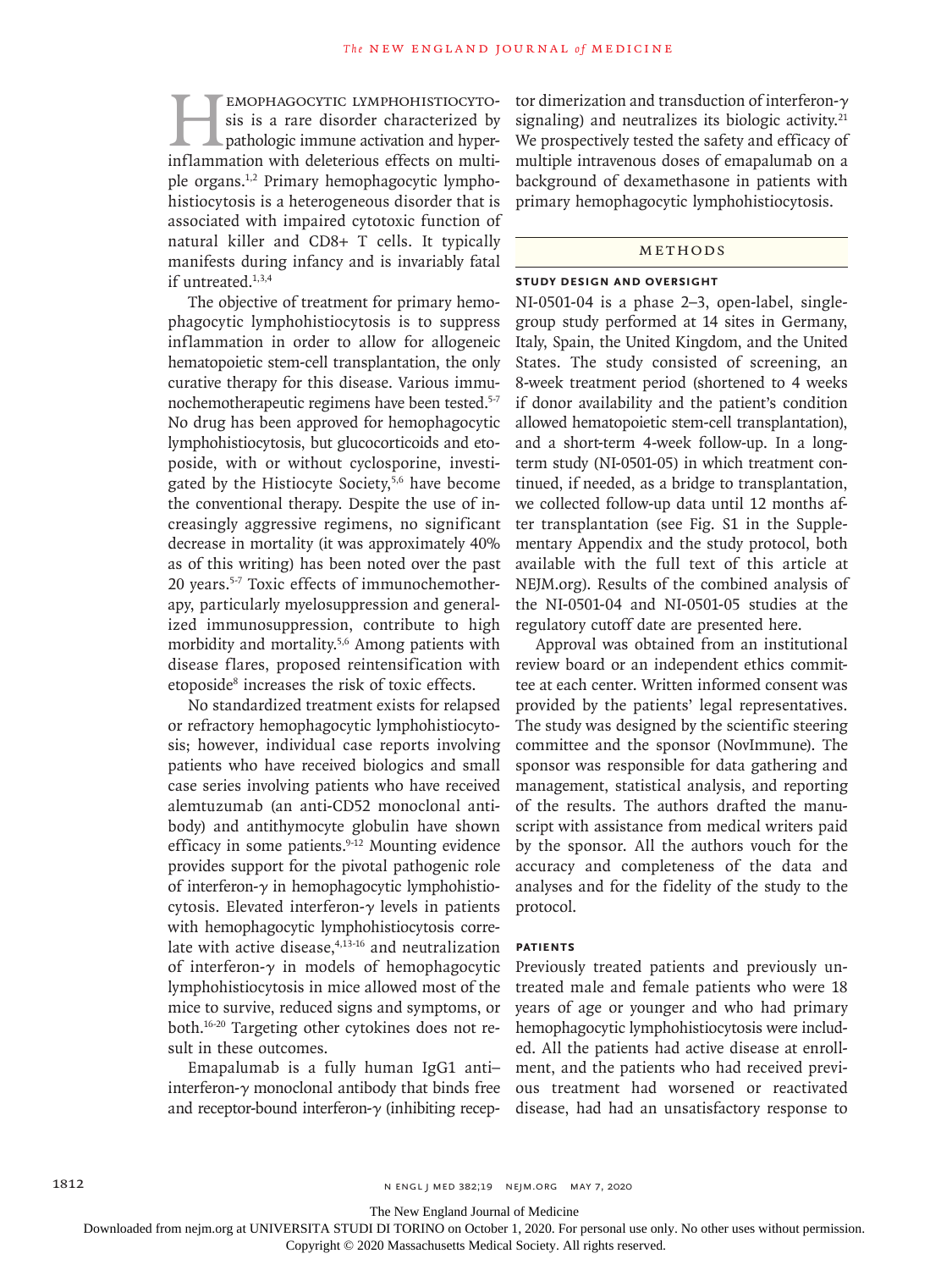conventional therapy, or were unable to continue to receive conventional therapy because of adverse effects. Primary hemophagocytic lymphohistiocytosis was diagnosed on the basis of molecular assessment, family history, or the presence of five or more of the eight criteria proposed by the Histiocyte Society.8

Eligibility criteria are summarized in Table S1. Patients with active infections that were potentially associated with interferon-γ neutralization (typical or atypical mycobacteria, *Histoplasma capsulatum*, shigella, campylobacter, leishmania, or salmonella) were excluded.

# **Treatment**

The starting dose of emapalumab was 1 mg per kilogram of body weight every 3 days, and dose modifications were initially guided by clinical and pharmacokinetic assessments. Subsequently, a protocol amendment simplified dose modifications so that they relied solely on predefined clinical and laboratory criteria; after an initial dose of 1 mg per kilogram, subsequent doses could be increased to 3, 6, and up to 10 mg per kilogram (Table S2).

If the patient was not already receiving dexamethasone, it was initiated at a dose of 5 to 10 mg per square meter of body-surface area per day 1 day before the administration of emapalumab. Cyclosporine could be continued if the patient was receiving it before screening, but it could not be introduced after the initiation of emapalumab. Intrathecal therapy was allowed. After the latest protocol amendment, additional treatment for hemophagocytic lymphohistiocytosis was permitted after dose escalation of emapalumab if the treating physician considered the response to be inadequate.

# **Outcomes**

The primary efficacy end point was the overall response in previously treated patients at the end of treatment in the NI-0501-04 study (Table S3 and the Statistical Analysis section in the Supplementary Appendix). The overall response included the percentage of patients with a complete response, a partial response, or an improvement in measures of hemophagocytic lymphohistiocytosis. A complete response was defined as no fever, a normal spleen size, no cytopenia, no hyperferritinemia (defined as a ferritin level

>2000 ng per milliliter), no evidence of coagulopathy, no neurologic or cerebrospinal fluid abnormalities attributable to hemophagocytic lymphohistiocytosis, and no sustained increase in the level of soluble CD25. A partial response was defined as three or more clinical and laboratory abnormalities (including central nervous system [CNS] abnormalities) associated with hemophagocytic lymphohistiocytosis that met the criteria for a complete response. Improvement in measures of hemophagocytic lymphohistiocytosis was defined as a change of greater than 50% from baseline in at least three clinical and laboratory abnormalities (including CNS involvement) associated with hemophagocytic lymphohistiocytosis if these values were not normalized.

Secondary efficacy end points (see the Statistical Analysis section in the Supplementary Appendix) included the time to response, the duration of response until the end of treatment in the NI-0501-04 study, the cumulative duration of response until conditioning (or the end of treatment if transplantation was not performed), the number of patients in whom the dose of glucocorticoids was decreased by at least 50% from the baseline dose, the number of patients proceeding to transplantation, and overall survival, including post-transplantation survival and posttransplantation event-free survival (events of interest were death, graft failure, and relapse of hemophagocytic lymphohistiocytosis).

Serum levels of C-X-C motif chemokine ligand 9 (CXCL9), an interferon-γ–induced chemokine, were measured to assess neutralization of interferon-γ (see the Supplementary Appendix). Adverse events, laboratory values, vital signs, and the development of antidrug antibodies were assessed. The protocol mandated assessment for infection (tuberculosis and Epstein–Barr virus, cytomegalovirus, and adenovirus infection) once weekly for the first 2 weeks and every 2 weeks thereafter. During emapalumab treatment, if infections were suspected, tests to assess for pathogens possibly favored by interferon- $\gamma$  neutralization were required.

# **Statistical Analysis**

The planned enrollment was 28 previously treated patients with data that could be evaluated. Assuming a response in 70% of the patients, the study had 90% power to show a significant im-

n ENGL JMED 382;19 NEJM.ORG MAY 7, 2020 1813

The New England Journal of Medicine

Downloaded from nejm.org at UNIVERSITA STUDI DI TORINO on October 1, 2020. For personal use only. No other uses without permission.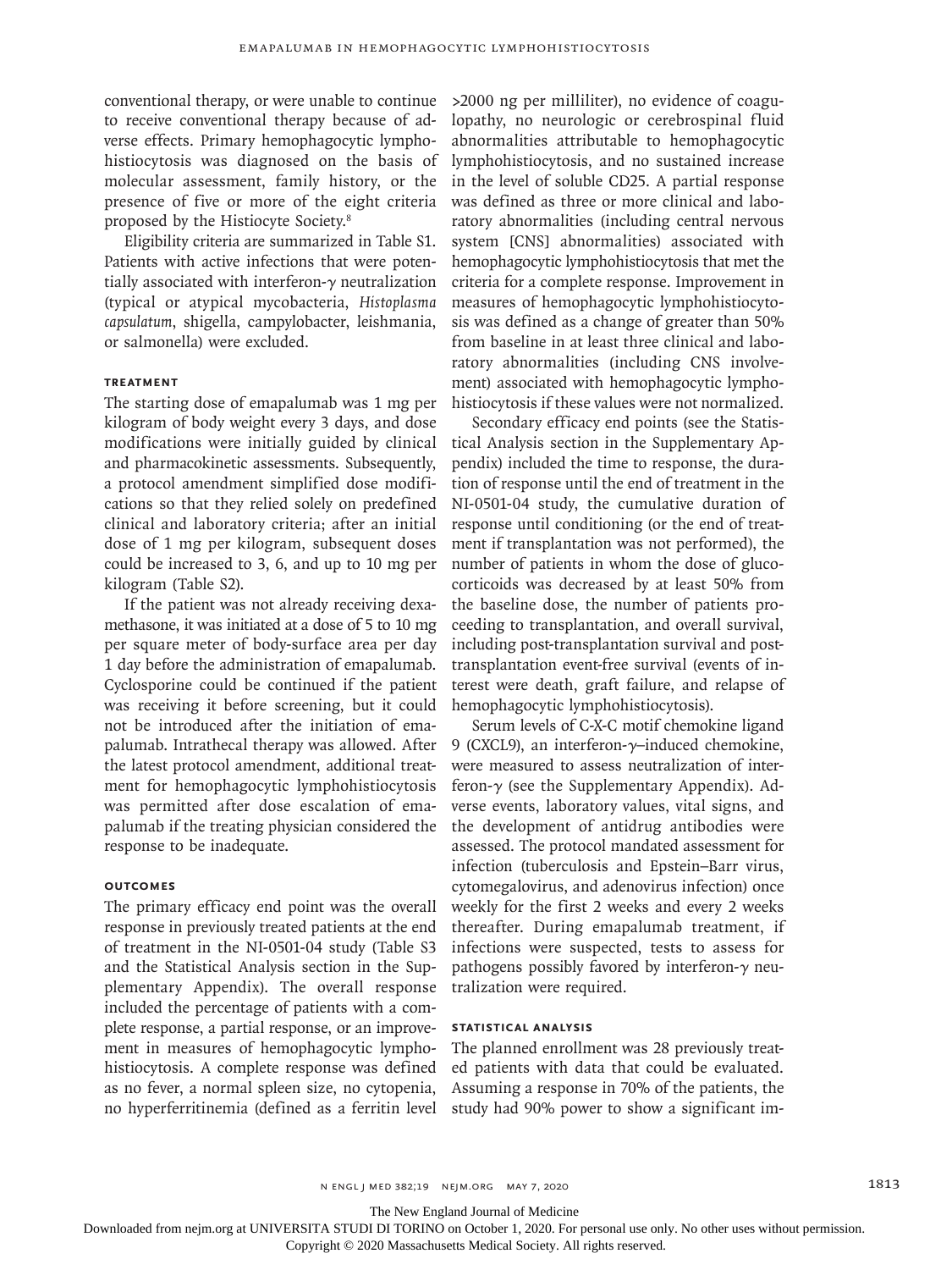| Table 1. Demographic and Genetic Characteristics of the Patients.* |                                                            |                                                          |  |  |  |
|--------------------------------------------------------------------|------------------------------------------------------------|----------------------------------------------------------|--|--|--|
| Characteristic                                                     | <b>Previously Treated</b><br><b>Patients</b><br>$(N = 27)$ | <b>Patients Who Received</b><br>Emapalumab<br>$(N = 34)$ |  |  |  |
| Age at written informed consent - yri                              |                                                            |                                                          |  |  |  |
| Mean                                                               | $2.55 \pm 3.23$                                            | $2.24 \pm 2.99$                                          |  |  |  |
| Median (range)                                                     | $1.00(0.2 - 13.0)$                                         | $1.00(0.1-13.0)$                                         |  |  |  |
| Sex - no. (%)                                                      |                                                            |                                                          |  |  |  |
| Female                                                             | 16(59)                                                     | 18(53)                                                   |  |  |  |
| Male                                                               | 11(41)                                                     | 16(47)                                                   |  |  |  |
| Age at diagnosis of hemophagocytic lymphohistiocytosis - yr        |                                                            |                                                          |  |  |  |
| Mean                                                               | $2.32 \pm 3.43$                                            | $2.09 \pm 3.16$                                          |  |  |  |
| Median (range)                                                     | $0.91(0.03 - 13.81)$                                       | $0.85(0.03 - 13.81)$                                     |  |  |  |
| Genetic confirmation of diagnosis - no. (%)                        | 22 (81)                                                    | 27 (79)                                                  |  |  |  |
| Gene                                                               |                                                            |                                                          |  |  |  |
| FHL1                                                               | $\mathbf 0$                                                | 2(6)                                                     |  |  |  |
| FHL <sub>2</sub>                                                   | 5(19)                                                      | 7(21)                                                    |  |  |  |
| FHL3                                                               | 7(26)                                                      | 8(24)                                                    |  |  |  |
| FHL4                                                               | 1(4)                                                       | 1(3)                                                     |  |  |  |
| FHL5                                                               | 2(7)                                                       | 2(6)                                                     |  |  |  |
| Griscelli's syndrome type 2                                        | 5(19)                                                      | 5(15)                                                    |  |  |  |
| X-linked lymphoproliferative disorder                              |                                                            |                                                          |  |  |  |
| Type 1                                                             | 1(4)                                                       | 1(3)                                                     |  |  |  |
| Type 2                                                             | 1(4)                                                       | 1(3)                                                     |  |  |  |

\* Plus–minus values are means ±SD.

† Consent was obtained from the patients' legal guardians.

provement over the null hypothesis. The analysis populations included the previously treated group (patients who had received conventional therapy before enrollment), the emapalumab group (all patients who received ≥1 infusion of emapalumab) (Table 1), and patients in each group with data that could be evaluated.

For the analysis of the primary end point, we used an exact binomial test at a two-sided alpha level (type I error rate) set at 5% to test the null hypothesis that the response would be 40% or less (see the Supplementary Appendix). Summary statistics with the number and percentage within each category are presented for categorical variables. Results for the evaluation of the primary end point were summarized on the basis of two-sided exact 95% confidence intervals. Kaplan–Meier curves are provided with the median time to event and two-sided regression analysis.

95% confidence intervals for time-to-event variables.

The duration of response was defined as the total time from the first response to loss of that response; response had to be maintained for at least 4 days to be considered in the analysis. The cumulative duration of response was assessed by adding the periods in which patients were "in response" and calculating the percentage of days "in response" over total treatment days; no response was assigned a value of 0 days.

Safety analyses were performed separately for the periods before and after conditioning. Data for patients who did not undergo transplantation by the cutoff date were analyzed as part of the preconditioning period. The association between the response and CXCL9 levels at the end of treatment was assessed by means of logistic-

1814 **N ENGL | MED 382;19 NEIM.ORG MAY 7, 2020** 

The New England Journal of Medicine

Downloaded from nejm.org at UNIVERSITA STUDI DI TORINO on October 1, 2020. For personal use only. No other uses without permission.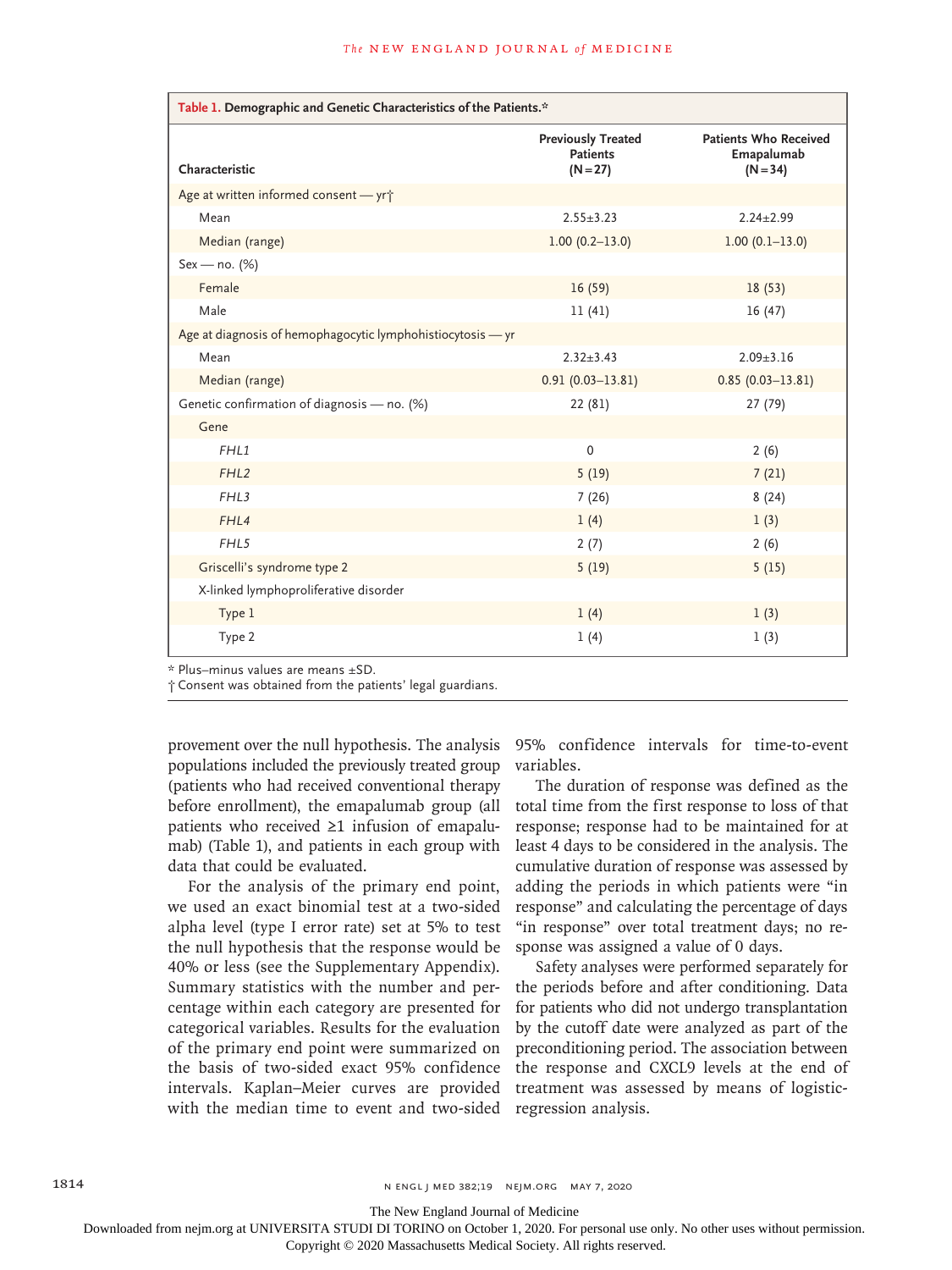# **RESULTS**

## **Study Population**

A total of 53 patients underwent screening, and 34 patients (27 previously treated patients and 7 previously untreated patients) received emapalumab. A total of 26 patients (76%) completed the NI-0501-04 study and 8 (24%) discontinued the study prematurely. A total of 28 patients (82%) entered long-term follow-up (Fig. S2).

Patients had characteristics that were consistent with the primary hemophagocytic lymphohistiocytosis population, and early disease onset and a mutation known to cause primary hemophagocytic lymphohistiocytosis were identified in the majority of patients (79%) (Table 1). The median age at study entry was 1.0 year (range, 0.1 to 13.0), and all the signs and symptoms of hemophagocytic lymphohistiocytosis were present (Table 1 and Table S4). Previous conventional therapy included dexamethasone and etoposide in the majority of patients. During emapalumab treatment, intrathecal therapy (glucocorticoids, methotrexate, or both) was administered to 12 patients (as continuation of previous therapy in 11 patients). Five patients who were receiving cyclosporine before study entry continued to receive it. Three patients received concomitant etoposide, alemtuzumab, or both in the NI-0501-04 study. Five other patients received etoposide while they continued to receive emapalumab in the NI-0501-05 study because of an unsatisfactory response (Table S5).

### **Efficacy**

At the protocol-specified end of treatment (8 weeks), 63% of the previously treated patients (two-sided 95% confidence interval [CI], 42 to 81) and 65% of the patients who received emapalumab (two-sided 95% CI, 46 to 80) had had a response (Fig. 1A and Table S6). The confidence limit for the response in each group was higher than the prespecified null hypothesis of 40%  $(P=0.02$  and  $P=0.005$  for the comparison in the two groups, respectively). Among previously treated patients, 26% had a complete response, 30% had a partial response, and 7% had improvement in measures of hemophagocytic lymphohistiocytosis; these responses among patients who received emapalumab were 21%, 32%, and 12%, respectively (Fig. 1A). The response was also assessed at the end of treatment independently of whether it occurred up to or after 8 weeks (the protocol-specified end of treatment) (Fig. 1B). Of the 12 patients with CNS involvement, CNS disease normalized in 6, improved in 4, and could not be evaluated in 2 because of worsening hemophagocytic lymphohistiocytosis (see the Supplementary Appendix).

During emapalumab treatment, CXCL9 levels rapidly and markedly decreased (median, 30% of the baseline level on day 5) (Fig. S5). Logisticregression analysis indicated that low CXCL9 levels were associated with a response at the end of treatment (Fig. 1C); these findings provided support for neutralization of interferon-γ as a relevant therapeutic objective in patients with primary hemophagocytic lymphohistiocytosis.

Dexamethasone was administered at a median daily dose of 10 mg per square meter of bodysurface area at baseline and tapered by at least 50% at 8 weeks in 44% of the previously treated patients and in 47% of the patients who received emapalumab. In addition, the dose of dexamethasone was reduced by 30 to 49% in 18% and 15% of the patients, respectively.

The median time to response was 8 days (95% CI, 7 to 14) in the previously treated patients and 8 days (95% CI, 5 to 10) in the patients who received emapalumab. The first response was maintained for 18 days in 75% of the previously treated patients and for 26 days in 75% of the patients who received emapalumab (Fig. S3). Four patients who received emapalumab (of whom three had been previously treated) were not included in this analysis because they did not have a response. The median cumulative durations of response to conditioning were 31.0 days and 33.5 days in the previously treated patients and the patients who received emapalumab, respectively, which represented 75.4% (interquartile range, 31 to 91) and 75.7% (interquartile range, 33 to 91) of treatment time, respectively. Figure 2A and 2B shows plots of responses in individual patients from the beginning of treatment to the initiation of conditioning.

In the previously treated group, 19 patients (70%) proceeded to hematopoietic stem-cell transplantation. A total of 47% of these patients received myeloablative conditioning, and 53% received reduced-intensity conditioning. In the emapalumab group, 22 patients (65%) proceeded

n engl j med 382;19 nejm.org May 7, 2020 1815

The New England Journal of Medicine

Downloaded from nejm.org at UNIVERSITA STUDI DI TORINO on October 1, 2020. For personal use only. No other uses without permission.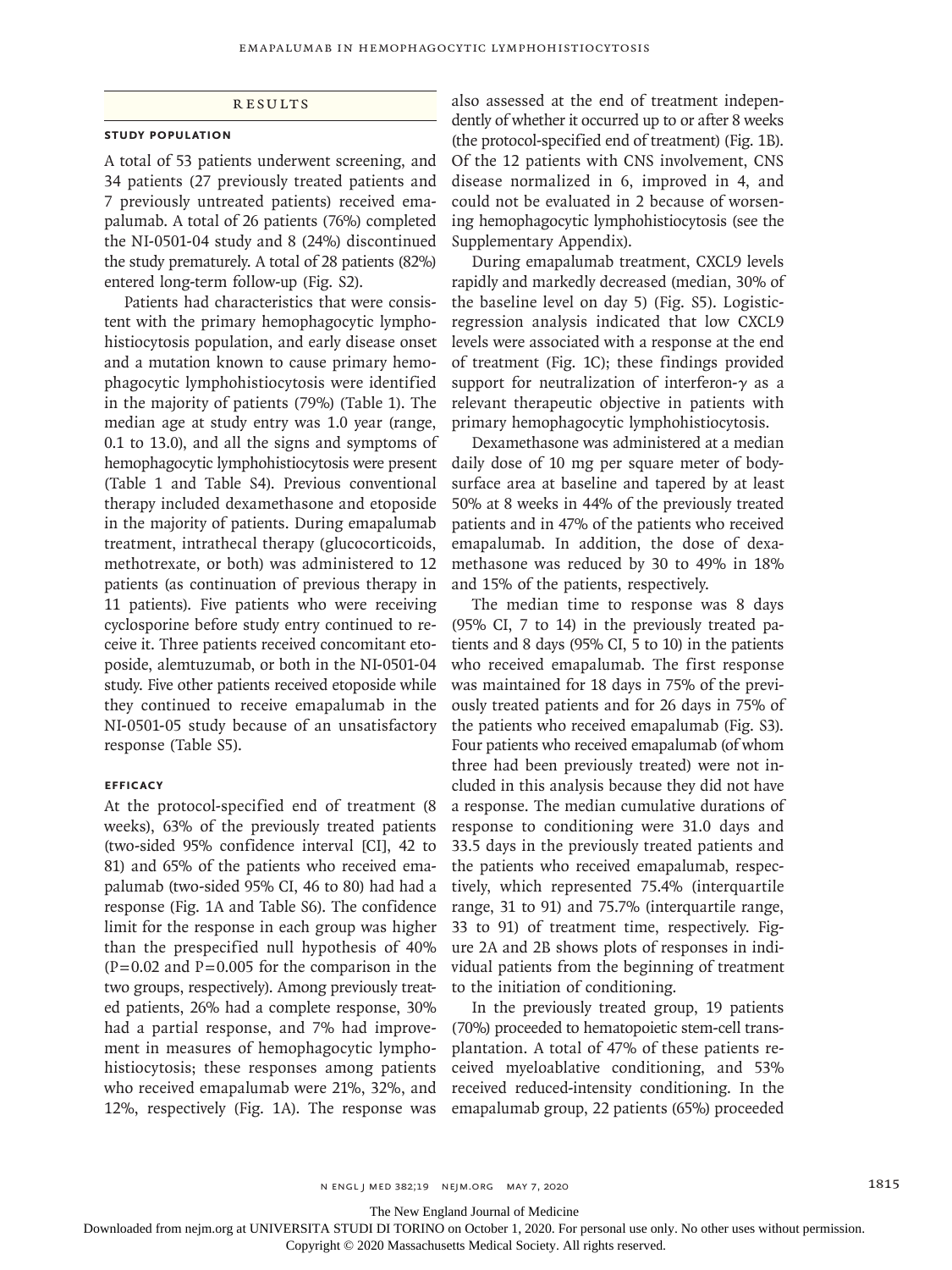

# **Figure 1. Percentages of Patients with an Overall Response (Complete Response, Partial Response, or Improvement in Measures of Hemophagocytic Lymphohistiocytosis).**

Panel A shows the percentages of patients with a complete response, a partial response, or improvement in measures of hemophagocytic lymphohistiocytosis at the end of 8 weeks (the end of the NI-0501-04 study) among the previously treated patients and among the patients who received emapalumab. For patients who completed treatment or discontinued treatment before 8 weeks, the end of the study was 3 days after the last emapalumab infusion. Panel B shows the response among the patients at the end of treatment overall (i.e., 3 days after the last emapalumab infusion, regardless of whether it occurred before, at, or after 8 weeks [16 patients continued to receive emapalumab after 8 weeks in the long-term follow-up study]). Panel C shows the predicted probability of a clinical response at the end of treatment as a function of  $log_{10}$ -transformed levels of C-X-C motif chemokine ligand 9 (CXCL9) at the end of treatment. The gray area indicates the pointwise 95% confidence intervals for the null hypothesis of no association, and the black dots indicate the actual observed clinical responses (on a scale from 0 to 1, with 0 indicating no response and 1 indicating a response) with the corresponding CXCL9 levels  $(P=0.03)$ .

to transplantation (half received myeloablative conditioning, and half received reduced-intensity conditioning). Two patients had sustained control of hemophagocytic lymphohistiocytosis up to 12 months after completion of emapalumab treatment; they did not undergo transplantation because of their physicians' assessment.

Survival to transplantation and overall survival are shown in Figure 3. At the last observation, 20 of 27 patients (74%) in the previously treated group were alive with an estimated probability of survival of 73.4% (95% CI, 52.2 to 86.4) at 12 months. The corresponding values for the emapalumab group were 24 of 34 patients (71%) and 69.3% (95% CI, 50.3 to 82.2).

The estimated probability of survival after transplantation at 12 months was 89.5% (95% CI, 64.1 to 97.3) among previously treated patients and 90.2% (95% CI, 66.2 to 97.5) among patients who received emapalumab. A total of 18 patients did not have an event up to 12 months after transplantation (Fig. S4); complete donor chimerism was observed in all but 1 surviving patient at 1 year of follow-up (data were missing for 1 patient).

The New England Journal of Medicine

Downloaded from nejm.org at UNIVERSITA STUDI DI TORINO on October 1, 2020. For personal use only. No other uses without permission.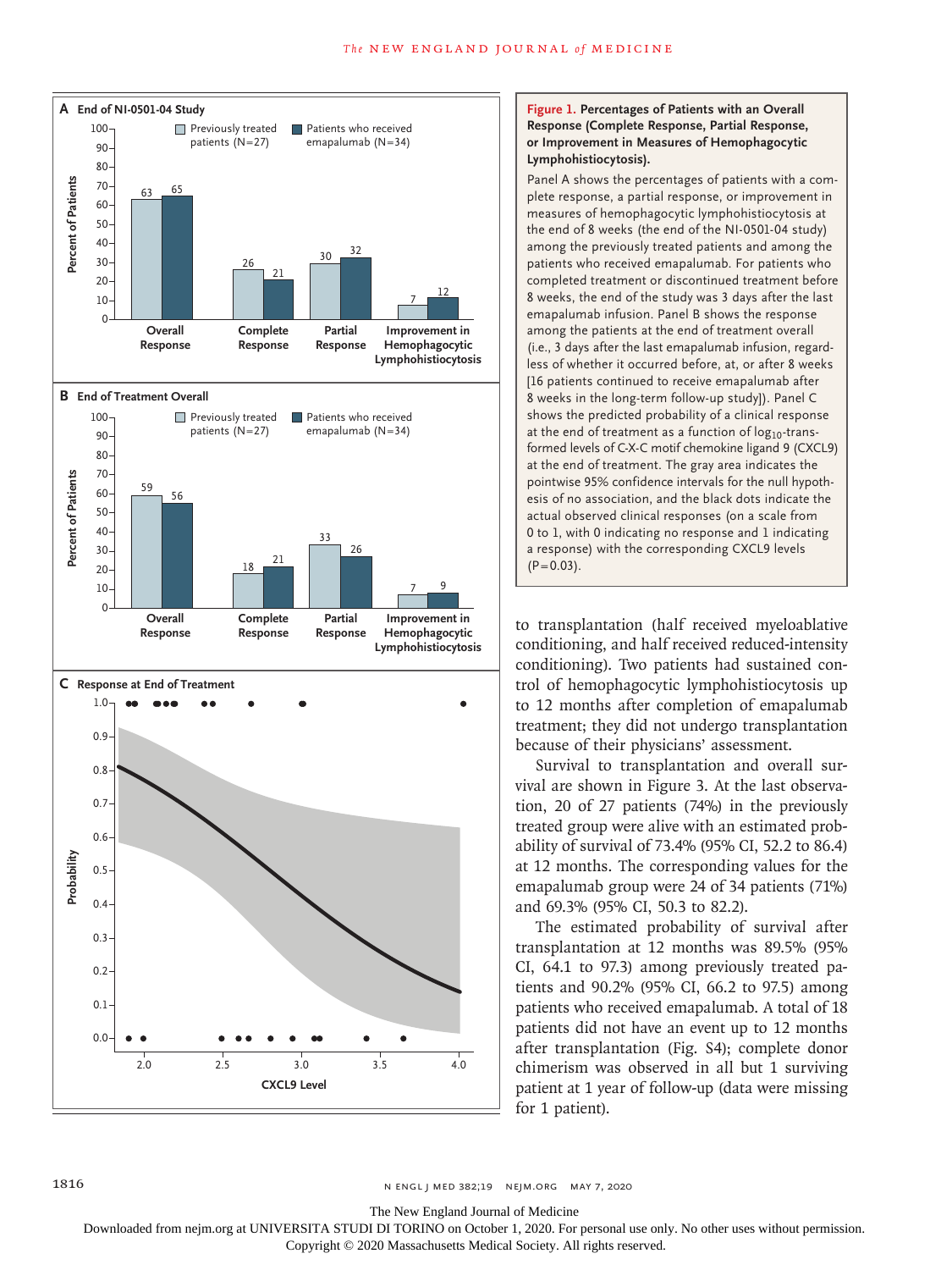

#### **Figure 2. Response Status in Individual Patients over Time.**

Swimmer plots show the response status in previously treated patients (Panel A) and previously untreated patients (Panel B) from the day of the first emapalumab infusion (study day 0) until the start of conditioning. Swimmer plots were constructed by deriving response status according to the overall response rate algorithm on each day of treatment. The response was considered to be lost on the days when the criteria for an improvement in measures of hemophagocytic lymphohistiocytosis were not met. If a measurement needed for the response assessment was missing, the midpoint approach was used to estimate the missing value. Patient 16-09 discontinued emapalumab during the study because of the administration of other therapies for hemophagocytic lymphohistiocytosis; this was a withdrawal criterion in the version of the protocol that was current at that time. The patient received alemtuzumab and etoposide while also receiving emapalumab on a compassionate-use basis until the start of conditioning. HSCT denotes hemato-

## **Safety**

follow-up. Median durations of emapalumab ad-

Safety results are presented up to the 12-month 245) in the patients who received emapalumab. previously treated patients and 59 days (range, 4 to

ministration were 48 days (range, 4 to 157) in the during the preconditioning or postconditioning All the patients had at least one adverse event

n ENGL J MED 382;19 NEJM.ORG MAY 7, 2020 1817

The New England Journal of Medicine

Downloaded from nejm.org at UNIVERSITA STUDI DI TORINO on October 1, 2020. For personal use only. No other uses without permission.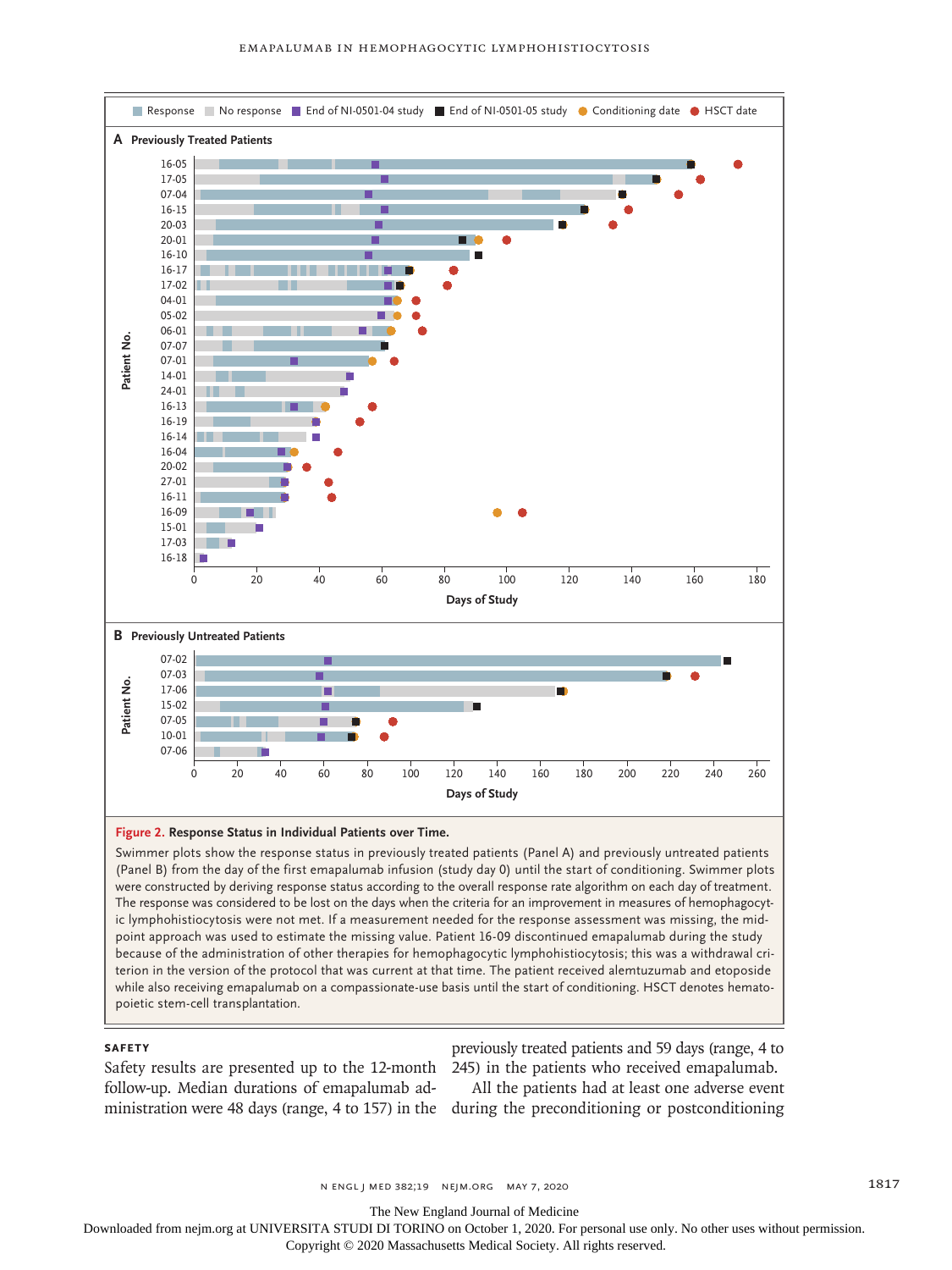

#### **Figure 3. Kaplan–Meier Estimates of Survival.**

Shown are estimates of the probability of survival until HSCT and estimates of the probability of overall survival among the previously treated patients and among patients who received emapalumab. One previously untreated patient died after HSCT after the regulatory cutoff date and was not included in the analyses. At 8 weeks, there were three deaths among the previously treated patients and one death among the previously untreated patients, all before HSCT. At 12 weeks, there were four deaths among the previously treated patients and one death among the previously untreated patients, all before HSCT. At 6 months, there were five deaths among the previously treated and two deaths among the previously untreated patients before HSCT; there were two deaths among the previously treated patients after HSCT. At 12 months, there were five deaths among the previously treated patients and three deaths (one during conditioning) among the previously untreated patients before HSCT; two of the previously treated patients died after HSCT. After HSCT, one patient

> periods (Table 2 and Table S7). Ten patients who received emapalumab died (eight before transplantation and two after transplantation) (Table S8). None of the deaths were considered by the investigators to be related to emapalumab. Causes of death included multiorgan failure (in three patients, including one with septic shock), respiratory failure (in two patients), and gastrointestinal hemorrhage, acute respiratory distress syndrome (ARDS), circulatory collapse associated with ARDS, refractory hemophagocytic lymphohistiocytosis, and neurologic deterioration (in one patient each). In addition, after transplantation and after the cutoff date, one patient died from cytomegalovirus pneumonia.

A total of 35% of the patients entered the study with either an ongoing infection or positive microbiologic tests. During emapalumab treatment and before conditioning, 13 infections were reported as serious adverse events, of which 8 were severe (Table S9). All the infections resolved except for 1 case of fatal septic shock that occurred after the second emapalumab infusion. Fifteen infections were reported as serious adverse events after conditioning, and 4 were assessed as being severe. Three infections occurred in two patients with severe complications of transplantation (graft-versus-host disease and graft failure in one patient each); both patients died. The fourth infection occurred 4 weeks after

The New England Journal of Medicine

Downloaded from nejm.org at UNIVERSITA STUDI DI TORINO on October 1, 2020. For personal use only. No other uses without permission.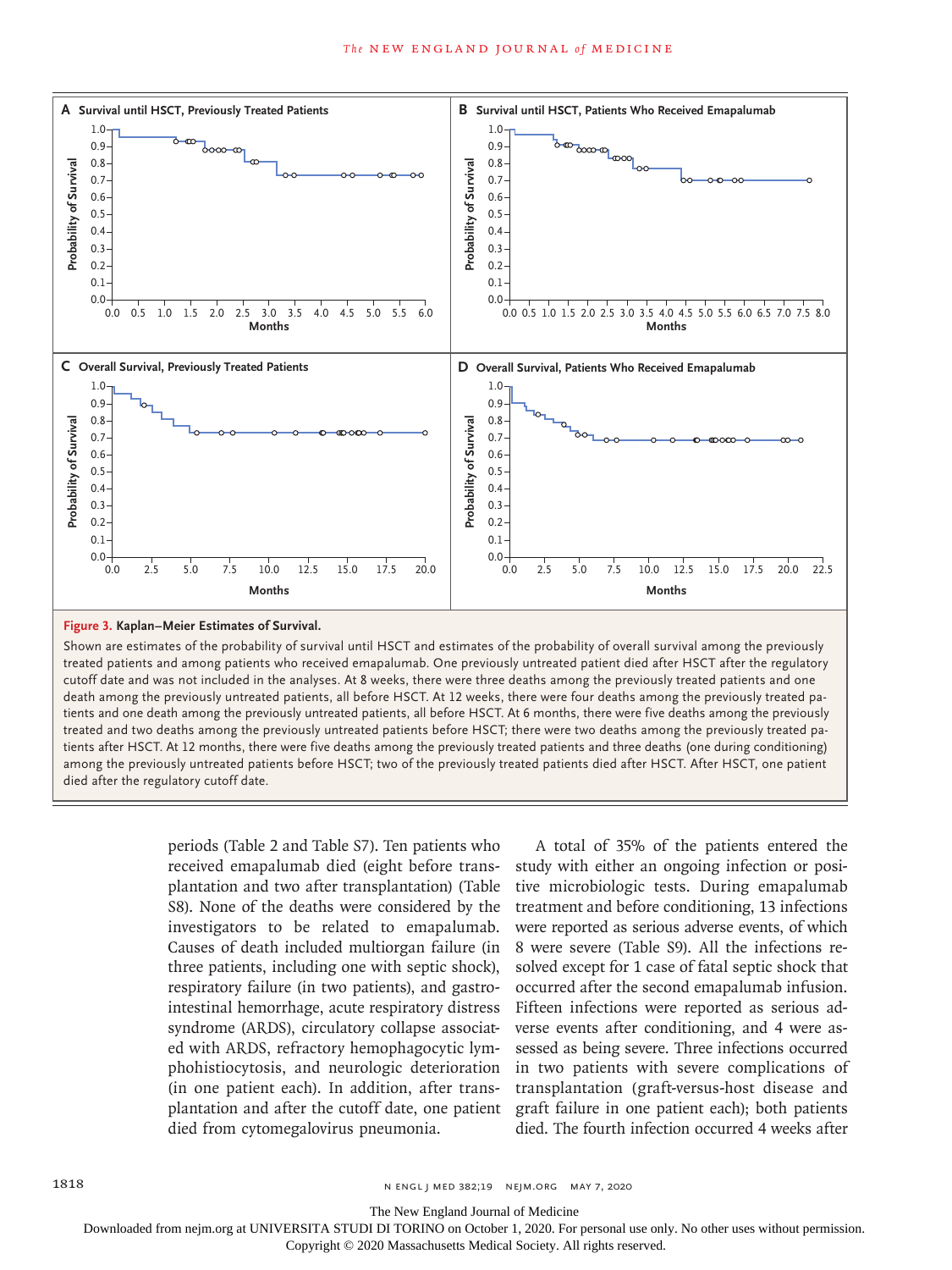| Table 2. Adverse Events.*                                                                                    |                                          |                                  |                                          |                                  |  |
|--------------------------------------------------------------------------------------------------------------|------------------------------------------|----------------------------------|------------------------------------------|----------------------------------|--|
| <b>Event Category</b>                                                                                        | <b>Previously Treated Patients</b>       |                                  | Patients Who Received Emapalumab         |                                  |  |
|                                                                                                              | <b>Before Conditioning</b><br>$(N = 27)$ | After Conditioning<br>$(N = 19)$ | <b>Before Conditioning</b><br>$(N = 34)$ | After Conditioning<br>$(N = 23)$ |  |
|                                                                                                              | number of patients (percent)             |                                  |                                          |                                  |  |
| At least one adverse event                                                                                   | 26(96)                                   | 19 (100)                         | 32 (94)                                  | 23 (100)                         |  |
| At least one adverse event related to study<br>drug                                                          | 8(30)                                    | $\mathbf 0$                      | 10(29)                                   | 1(4)                             |  |
| At least one adverse event leading to<br>withdrawal from the study or dis-<br>continuation of the study drug | 2(7)                                     | $\mathbf{0}$                     | 2(6)                                     | $\Omega$                         |  |
| At least one serious adverse event                                                                           | 17(63)                                   | 13 (68)                          | 21(62)                                   | 15(65)                           |  |
| At least one serious adverse event related to<br>study drug                                                  | 2(7)                                     | $\mathbf{0}$                     | 2(6)                                     | $\Omega$                         |  |
| Infection                                                                                                    |                                          |                                  |                                          |                                  |  |
| Reported as adverse event                                                                                    | 16(59)                                   | 15(79)                           | 19(56)                                   | 16(70)                           |  |
| At least one reported as serious adverse<br>event                                                            | 8(30)                                    | 8(42)                            | 11 (32)                                  | 8(35)                            |  |
| Aggravated condition;                                                                                        |                                          |                                  |                                          |                                  |  |
| Reported as adverse event                                                                                    | 12(44)                                   | 2(11)                            | 17 (50)                                  | 3(13)                            |  |
| At least one reported as serious adverse<br>event                                                            | 3(11)                                    | 1(5)                             | 5(15)                                    | 2(9)                             |  |
| Infusion reactions                                                                                           |                                          |                                  |                                          |                                  |  |
| Total                                                                                                        | 7(26)                                    | $\mathbf{0}$                     | 9(26)                                    | $\Omega$                         |  |
| At least one reported as serious adverse<br>event                                                            | $\mathbf 0$                              | $\mathbf 0$                      | $\mathbf 0$                              | 0                                |  |
| Death                                                                                                        |                                          |                                  |                                          |                                  |  |
| Total                                                                                                        | 5(19)                                    | 2(11)                            | 8(24)                                    | 2(9)                             |  |
| At least one serious adverse event leading<br>to death                                                       | 4 $(15)$ $\ddot{x}$                      | 2(11)                            | $7(21)$ $\pm$                            | 2(9)                             |  |

\* The period before conditioning refers to the time between the initiation of emapalumab treatment and the day before the initiation of the conditioning regimen. The period after conditioning refers to the time between the initiation of conditioning and the last available observation.

† An aggravated condition is a reactivation, flare, or worsening of hemophagocytic lymphohistiocytosis. Twenty-five such events occurred in 17 patients who received emapalumab: 21 resolved, 1 improved, and 3 did not resolve. Among these 3 patients, 1 patient who received etoposide, alemtuzumab, and antithymocyte globulin had an aggravated condition that did not resolve, 1 patient who received one dose of alemtuzumab and one dose of etoposide had an aggravated condition that did not resolve, and 1 patient transferred to palliative care because of a preexisting neurologic coexisting condition and acute neurologic deterioration.

‡ One patient died after withdrawal of treatment; this patient was not reported to have an event with a fatal outcome.

seminated histoplasmosis and one case of necrotizing fasciitis were reported by the investigators as being related to emapalumab.

No clinically significant changes noted in hematologic findings, clinical laboratory values, hepatic or renal function, urinalysis results, or vital signs were attributed by the investigators to emapalumab. Signs of myelosuppression related patient. No related adverse events (in particuto emapalumab did not develop in any of the lar, no hypersensitivity reaction) occurred when patients. The adverse-event profile was not ap-the antibodies were detected, and the pharma-

transplantation and resolved. One case of dis-preciably different in patients who received additional treatment for hemophagocytic lymphohistiocytosis and in those who received emapalumab only, probably because of the small sample size and the few and often reduced doses of the additional treatments for hemophagocytic lymphohistiocytosis.

Antidrug antibodies were detected in one

The New England Journal of Medicine

Downloaded from nejm.org at UNIVERSITA STUDI DI TORINO on October 1, 2020. For personal use only. No other uses without permission.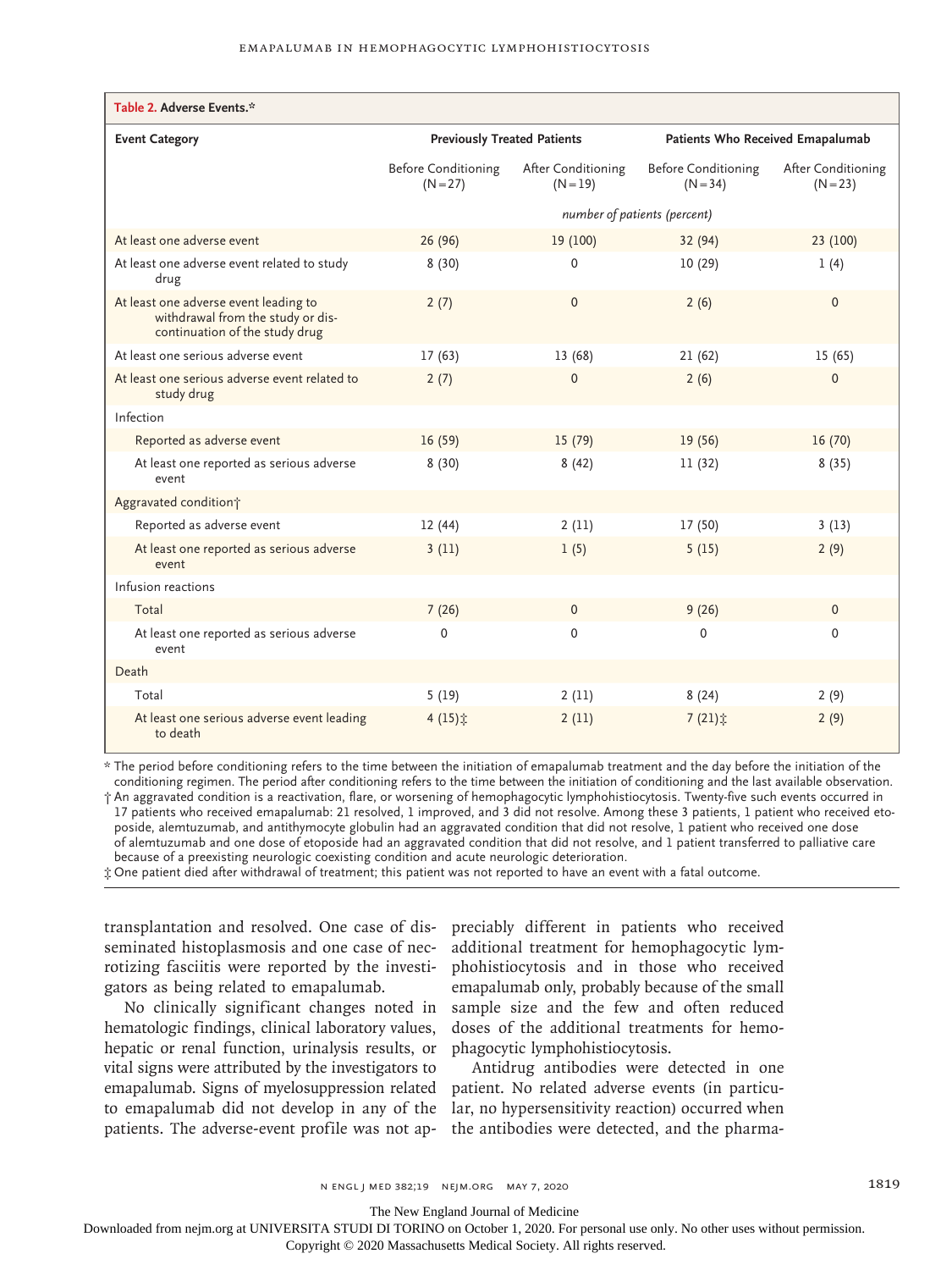cokinetic properties of emapalumab were unchanged.

# Discussion

In this study, neutralizing interferon- $\gamma$  and controlling hyperinflammation with emapalumab were efficacious in previously treated children with primary hemophagocytic lymphohistiocytosis. Most patients carried mutations known to cause hemophagocytic lymphohistiocytosis and were in poor health, and conventional therapy for hemophagocytic lymphohistiocytosis had failed to control the disease. In the studies conducted by the Histiocyte Society involving newly diagnosed patients with primary hemophagocytic lymphohistiocytosis (HLH-94 and HLH-2004),<sup>5,6</sup> the percentages of patients with a response at 2 months, as subjectively assessed by treating physicians, were 59% and 51%, respectively. In our study, the percentage of previously treated patients with a response, as assessed by objective clinical and laboratory criteria, was 63%. Only seven previously untreated patients received emapalumab; more patients must be evaluated before conclusions can be drawn about the efficacy of emapalumab in this group.

During emapalumab treatment, improvement in measures of hemophagocytic lymphohistiocytosis followed the same temporal pattern as the decrease in serum levels of CXCL9, a chemokine exclusively induced by interferon- $\gamma^{22}$  and hence a measure of interferon-γ neutralization. Logisticregression analysis indicated an association between the probability of a response and a decrease in the CXCL9 level at 8 weeks; this suggests that neutralization of interferon- $\gamma$  is a relevant therapeutic objective in primary hemophagocytic lymphohistiocytosis.

Primary hemophagocytic lymphohistiocytosis is a highly unstable disease with frequent reactivations. In this study, frequent assessment of disease measures allowed determination of the time during which patients had a response until conditioning (or 8 weeks for patients who did not undergo transplantation). The median cumulative duration of response was 75% of days until transplantation. The frequent dosing (relative to other monoclonal antibodies) and dose adjustment based on clinical and laboratory values may have led to an increase in the duration of response.

Patients with primary hemophagocytic lymphohistiocytosis are quite ill, with a variety of disease manifestations. Emapalumab did not appear to amplify the adverse events associated with the disease. Most adverse events were mild and attributable to reactivation or worsening of hemophagocytic lymphohistiocytosis, coexisting conditions, toxic effects of coadministered drugs, or all of these variables. With the exclusion of infusionrelated reactions, only two serious adverse events related to emapalumab were reported; data to confirm this initial favorable profile are lacking. No reductions in the dose of emapalumab were implemented. Treatment was discontinued in one patient with disseminated histoplasmosis. No premedication was required for emapalumab infusions. The patients who received emapalumab did not have myelosuppression, which is typically observed with conventional etoposide-based therapy and, together with organ toxicity, results in frequent dose reductions and discontinuations.6 The administration of emapalumab permitted dexamethasone tapering.

As expected in this population, $2,5,6$  one third of the patients had an infection at the beginning of the study. Infections also occurred frequently during the study and were usually associated with disease flares. Infectious episodes resolved with antimicrobial therapy within the expected time period. The absence of interferon-γ biologic activity might lead to increased susceptibility to specific infections.23-26

Most patients who received emapalumab in our study proceeded to allogeneic hematopoietic stem-cell transplantation. The outcomes in patients who underwent transplantation compared favorably with those reported previously with either myeloablative or reduced-intensity conditioning regimens. $27,28$  This may be related to the ability to decrease doses of glucocorticoids and prevent toxic effects associated with conventional therapies for hemophagocytic lymphohistiocytosis. Two patients (without a confirmed genetic diagnosis) did not have an HLA-compatible donor and did not undergo transplantation by the end of the study follow-up period; hemophagocytic lymphohistiocytosis resolved in these patients, and they survived.

The use of additional therapies for hemophagocytic lymphohistiocytosis was allowed in patients who had an insufficient response to emapalumab, given the dismal prognosis in young patients in

The New England Journal of Medicine

Downloaded from nejm.org at UNIVERSITA STUDI DI TORINO on October 1, 2020. For personal use only. No other uses without permission.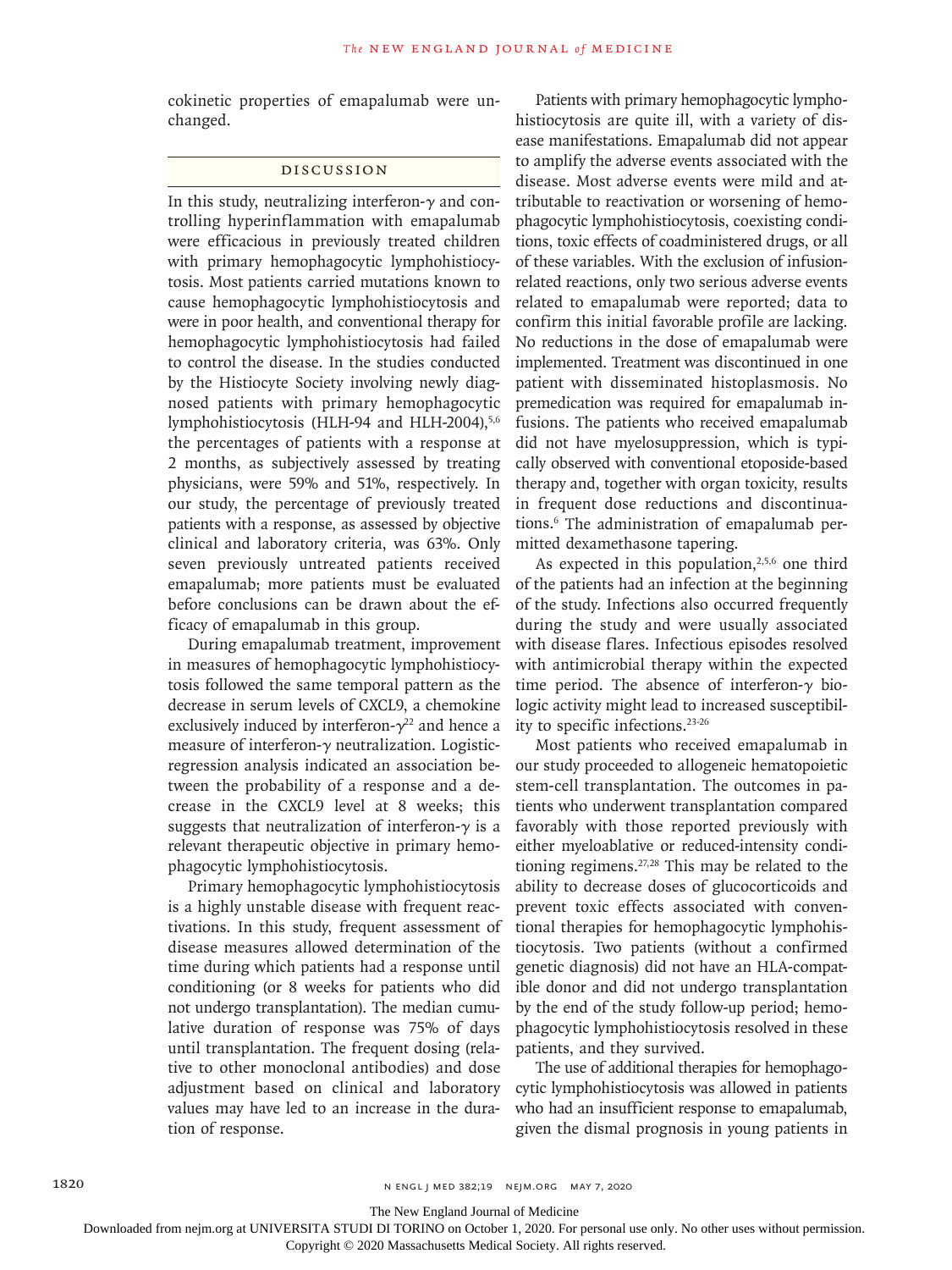whom multiple lines of therapy fail. No safety concerns were raised because of concomitant administration of therapies. Although a clinically meaningful improvement in disease control was not observed in the limited number of patients who received additional treatments, the addition of conventional agents to emapalumab remains an option in patients with hemophagocytic lymphohistiocytosis that is difficult to treat, and it may permit the use of lower doses of conventional agents, shorter durations of treatment with these agents, or both.

In conclusion, in this study, emapalumab was effective with a low level of toxic effects in patients with primary hemophagocytic lymphohistiocytosis. The study provides support for further investigation of emapalumab in patients with secondary forms of hemophagocytic lymphohistiocytosis in whom interferon- $\gamma$  has been suggested to be pathogenic.14

A data sharing statement provided by the authors is available with the full text of this article at NEJM.org.

Supported by NovImmune and by a grant from the European Commission through the First Targeted Therapy to Fight Hemophagocytic Lymphohistiocytosis (FIGHT HLH) program.

Disclosure forms provided by the authors are available with the full text of this article at NEJM.org.

We thank the patients and families who participated in this study, as well as Lisa Filipovich, M.D., for her contributions to the initiation of the study; Richard Key, Ph.D., and John Balser, Ph.D., for their invaluable input into the statistical analysis; Finn Wesenberg, M.D., Raffaele Badolato, M.D., Ph.D., Luigi Notarangelo, M.D., Bernard North, Ph.D., Carlos Rodriguez-Galindo, M.D., and Nicola Stingelin, Ph.D., for their service on the data monitoring committee and oversight of the study; and MarthaLee Reynolds, B.S., Yanina Negievich, M.D., and Alessandra Blasiotti, Ph.D., for their commitment to the conduct of the study.

#### **Appendix**

The authors' affiliations are as follows: the Department of Pediatrics, Sapienza, University of Rome (F.L.), and the Department of Pediatric Hematology–Oncology (F.L.) and Division of Rheumatology (F.D.B.), IRCCS Bambino Gesù Children's Hospital, Rome, Pediatric Hematology–Oncology, Woman and Child Hospital, Azienda Ospedaliera Universitaria Integrata, Verona (S.C.), the Pediatric Hematology–Oncology Unit, Department of Pediatrics, University of Milano–Bicocca, Monza Brianza per il Bambino e la sua Mamma Foundation, Monza (C.R.), the Clinic of Pediatric Hematology–Oncology, University Hospital of Padova, Padua (M.-C.P.), and the Division of Pediatric Onco-Hematology, Regina Margherita Hospital, Turin (F.F.) — all in Italy; the Divisions of Immunobiology and Bone Marrow Transplantation and Immune Deficiency, Department of Pediatrics (M.B.J.), and the Division of Rheumatology (A.G.), Cincinnati Children's Hospital Medical Center, and the University of Cincinnati College of Medicine (M.B.J.) — all in Cincinnati; the Department of Pediatrics, Baylor College of Medicine, Texas Children's Hospital, Houston (C.A.); the Department of Hematology, Great Ormond Street Hospital for Children, London (A.R.); the Department of Pediatric Hematology–Oncology, Dana–Farber/Boston Children's Cancer and Blood Disorders Center, Boston (B.D.); the Center for Cancer and Blood Disorders, Children's Hospital Colorado, Aurora (T.P.G.); the Departments of Pediatric Hematology–Oncology and Hematology and Oncology, Fundación para la Investigación Biomédica Hospital Infantil Universitario Niño Jesús, Centro de Investigación Biomédica en Red de Enfermedades Raras, Madrid (J.S.), and the Department of Pediatric Hematology and Oncology, Hospital Universitari Vall d'Hebron, Barcelona (J.-L.D.D.); the Department of Pediatric Hematology and Oncology, University Children's Hospital, Muenster, Germany (M.A.); the Center for Cancer and Blood Disorders, Phoenix Children's Hospital, Phoenix, AZ (M.H.); NovImmune, Plan-les-Ouates, Switzerland (G.L., M.B., C.M.); and MnS Modelling and Simulation, Dinant, Belgium (P.J.).

#### **References**

**1.** Henter JI, Elinder G, Söder O, Ost A. Incidence in Sweden and clinical features of familial hemophagocytic lymphohistiocytosis. Acta Paediatr Scand 1991;80: 428-35.

**2.** Jordan MB, Allen CE, Weitzman S, Filipovich AH, McClain KL. How I treat hemophagocytic lymphohistiocytosis. Blood 2011;118:4041-52.

**3.** Aricò M, Janka G, Fischer A, et al. Hemophagocytic lymphohistiocytosis: report of 122 children from the International Registry. Leukemia 1996;10:197-203.

**4.** Henter JI, Elinder G, Söder O, Hansson M, Andersson B, Andersson U. Hypercytokinemia in familial hemophagocytic lymphohistiocytosis. Blood 1991;78:2918- 22.

**5.** Trottestam H, Horne A, Aricò M, et al. Chemoimmunotherapy for hemophagocytic lymphohistiocytosis: long-term results of the HLH-94 treatment protocol. Blood 2011;118:4577-84.

**6.** Bergsten E, Horne A, Aricó M, et al. Confirmed efficacy of etoposide and dexamethasone in HLH treatment: long-term results of the cooperative HLH-2004 study. Blood 2017;130:2728-38.

**7.** Jordan MB, Herny M, Allen C, et al. A combination of ATG and etoposide for the treatment of HLH: results of the HIT-HLH trial. Presented at the 32nd Histiocyte Society Meeting, Dublin, October 17–19, 2016. abstract.

**8.** Henter JI, Horne A, Aricó M, et al. HLH-2004: diagnostic and therapeutic guidelines for hemophagocytic lymphohistiocytosis. Pediatr Blood Cancer 2007; 48:124-31.

**9.** Marsh RA, Allen CE, McClain KL, et al. Salvage therapy of refractory hemophagocytic lymphohistiocytosis with alemtuzumab. Pediatr Blood Cancer 2013;60:101-9. **10.** Marsh RA, Haddad E. How I treat primary haemophagocytic lymphohistiocytosis. Br J Haematol 2018;182:185-99.

**11.** Mahlaoui N, Ouachée-Chardin M, de Saint Basile G, et al. Immunotherapy of familial hemophagocytic lymphohistiocytosis with antithymocyte globulins: a single-center retrospective report of 38 patients. Pediatrics 2007;120(3):e622-e628. **12.** Marsh RA, Jordan MB, Talano JA, et al. Salvage therapy for refractory hemophago-

n engl j med 382;19 nejm.org May 7, 2020 1821

The New England Journal of Medicine

Downloaded from nejm.org at UNIVERSITA STUDI DI TORINO on October 1, 2020. For personal use only. No other uses without permission.

The authors' full names and academic degrees are as follows: Franco Locatelli, M.D., Michael B. Jordan, M.D., Carl Allen, M.D., Ph.D., Simone Cesaro, M.D., Carmelo Rizzari, M.D., Anupama Rao, M.D., Barbara Degar, M.D., Timothy P. Garrington, M.D., Julian Sevilla, M.D., Maria-Caterina Putti, M.D., Franca Fagioli, M.D., Martina Ahlmann, M.D., Jose-Luis Dapena Diaz, M.D., Michael Henry, M.D., Fabrizio De Benedetti, M.D., Ph.D., Alexei Grom, M.D., Genevieve Lapeyre, M.D., Philippe Jacqmin, Ph.D., Maria Ballabio, M.D., and Cristina de Min, M.D.